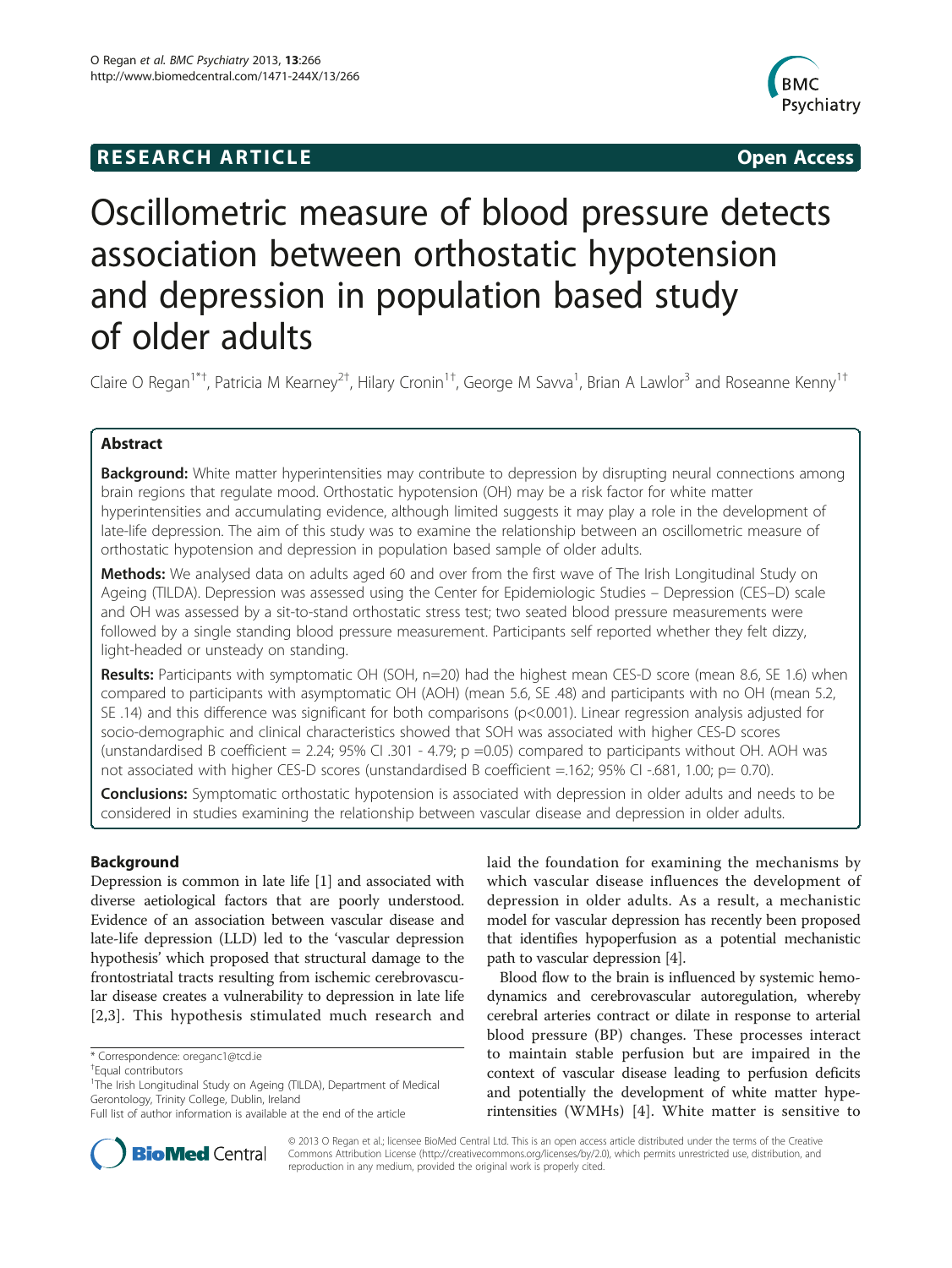transient ischemia because it is supplied by terminal arterioles with limited collateral flow and so is more susceptible to minor changes in flow due to impaired autoregulation and consequent infarction [[5\]](#page-6-0). WMHs are believed to contribute to the pathogenesis of LLD since MRI studies have repeatedly found higher densities in the frontal lobes [\[6](#page-6-0)-[8](#page-6-0)] and basal ganglia [\[8](#page-6-0)] of older people with major depression (MD) and these regions of the brain are known to regulate mood and cognition. Although the pathology of WMHs varies, autopsy studies have shown that they are associated with ischemic damage and tissue hypoxia in patients with late-life major depression [\[9](#page-6-0)]. In animal models white matter ischemia results from drops in blood pressure [\[10\]](#page-6-0) and a recent study [[11](#page-6-0)] has shown a relationship between the degree of orthostatic drop in BP and WMH volume in LLD.

Hemodynamic homeostasis becomes less effective with aging and is associated with a decreased ability to regulate BP [\[12\]](#page-6-0). Orthostatic hypotension (OH) is an excessive fall in BP after standing which may result from inadequate intravascular volume, autonomic nervous system dysfunction, decreased venous return or an inability to increase cardiac output in response to postural changes [\[13\]](#page-6-0). After essential hypertension, OH is the most common disorder of BP regulation and in adults aged 65 years and older the prevalence ranges between 5 and 30%; depending on the population studied and definition used [\[14](#page-6-0)]. Prospective studies have shown that OH is predictive of ischemic stroke [\[15](#page-6-0)] and all-cause mortality in older adults [\[16](#page-6-0)].

In 1996, a consensus committee defined classical OH as a drop of at least 20 mmHg in systolic blood pressure (SBP) or 10 mmHg in diastolic blood pressure (DBP) within the first 3 minutes of standing [\[17](#page-6-0)]. This may reduce perfusion pressure of organs, especially above heart level, such as the brain. OH can be asymptomatic or manifest as symptoms that range from dizziness and light-headedness to weakness and loss of consciousness. These symptoms arise from periods of hypoperfusion that have the potential to induce ischemic damage and WMHs [[14,18\]](#page-6-0). For this reason, it has been suggested that OH may play an important role in the development of depression and accumulating evidence, although limited shows that OH may be more frequent in latelife depression [[19,20](#page-7-0)]. Previous studies confirming an association between OH and depression were conducted on small clinical cohorts of patients with a formal diagnosis of MD and using hospital based digital photoplethysmographic measures of phasic BP. It is not known whether the association would persist in the general population; where lower prevalence and severity rates for these conditions are observed, and using traditional oscillometric measures of BP. Consequently, the aim of this study is to investigate if OH is associated with depression in a nationally representative sample of older adults utilising a standard test of OH and a self-report measure of depression.

# Methods

### Study design

We analysed data from the first wave of The Irish Longitudinal Study on Ageing (TILDA) collected between October 2009 and February 2011. Full details of the sampling procedure and response have been described elsewhere [[21\]](#page-7-0). In short TILDA is a study of community dwelling adults (nationally representative sample) aged 50 and over. Participants completed a computer-assisted personal interview (CAPI) in their own homes which included detailed questions on health, social and economic circumstances. Each participant was then invited to a health centre for a comprehensive health assessment. Participants who were unable or unwilling to attend a health centre were offered a modified assessment in their own home. People with known or suspected dementias were ineligible at baseline for participation. All assessments were carried out by trained nurses. The study was approved by the Faculty of Health Sciences Research Ethics Committee at Trinity College Dublin and all participants gave informed written consent. All experimental procedures adhered to the Declaration of Helsinki. The measures specific to the current analysis are described below.

#### Neuropsychiatric assessment

The primary outcome measure for this analysis was the mean score on the 20-item Centre for Epidemiologic Studies Depression scale (CES-D). The CES-D generates a total score with a range between 0 and 60 with higher scores indicating greater depressive symptoms. A cut-off of 16 has been shown to have a sensitivity of 100% and a specificity of 88% for MD in older adults [\[22,23](#page-7-0)]. LLD is commonly defined as depression occurring in adults aged 60 or 65 years and over therefore only participant's  $\geq 60$ years were included in the analysis. Participants taking antidepressants were excluded from this study.

Anxiety was assessed using the Hospital Anxiety Depression Scale – Anxiety subscale. A cut-off of ≥11 was used to classify participants with anxiety [\[24](#page-7-0)]. The MMSE (Mini Mental State Examination) was used to assess cognition [[25](#page-7-0)].

### Blood pressure measurement

Participants underwent a sit-to-stand orthostatic stress test (STST).

#### Seated blood pressure

Two seated SBP and DBP measurements were obtained 1 minute apart using an OMRON™ digital automatic blood pressure monitor (Model M10-IT). Participants had been seated for at least 30 minutes and were a minimum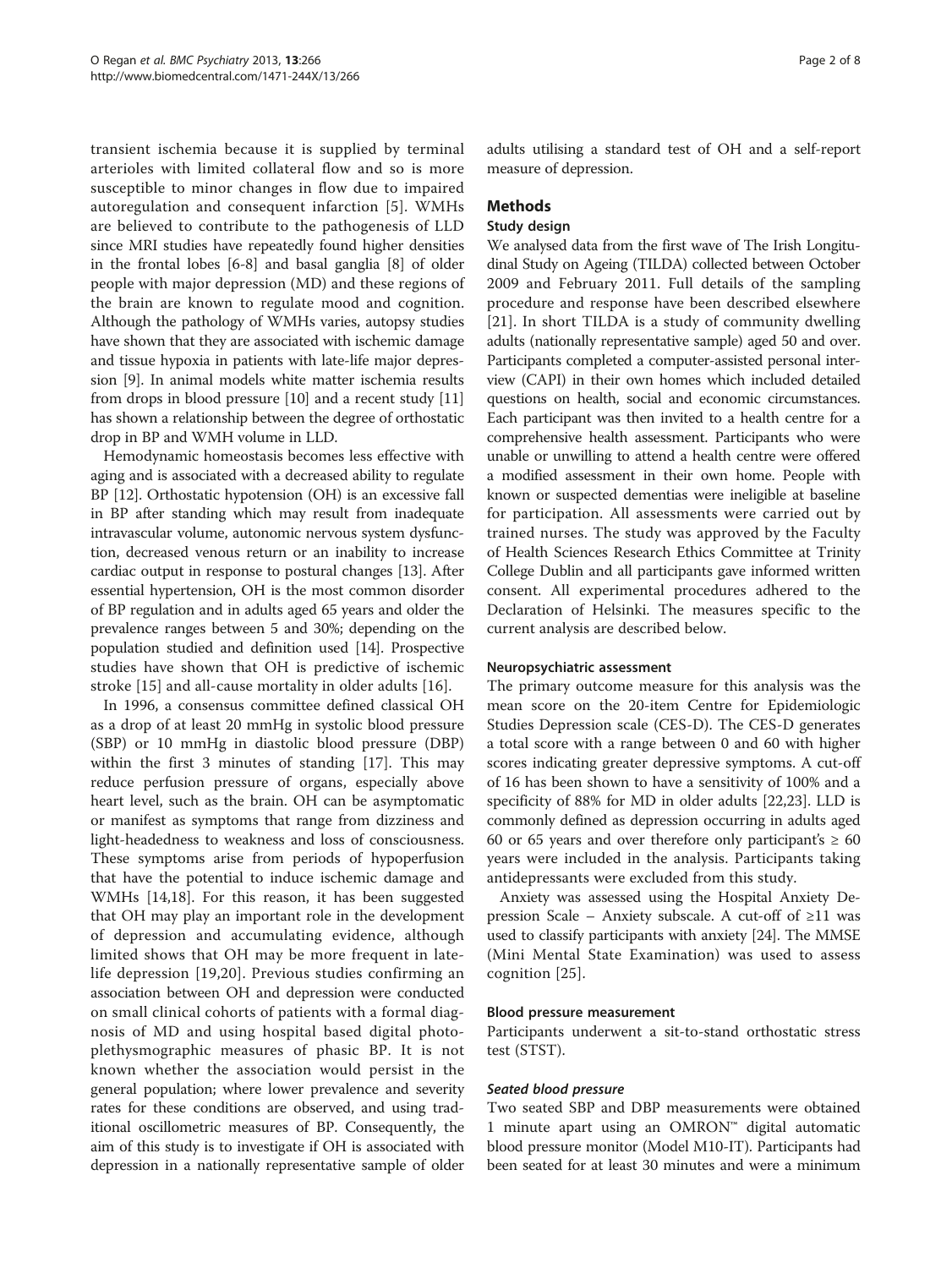<span id="page-2-0"></span>of 1 hour pre or post lunch when the measurement was obtained. The means of the two sitting SBP and DBP readings were used in the analysis.

# Standing blood pressure

Immediately after the second seated BP measurement, the participant was asked to stand and a single SBP and DBP measurement was obtained, using the same monitor with the cuff at heart level. Immediately after the standing BP measurement was complete, participants were asked to report whether they had felt dizzy, light-headed or unsteady on standing (yes or no to any of the symptoms).

Asymptomatic orthostatic hypotension Participants with a reduction of SBP of at least 20 mmHg or DBP of 10 mmHg without symptoms of dizziness/light-headedness after standing were classified as having asymptomatic OH (AOH).

Symptomatic orthostatic hypotension Participants with a reduction of SBP of at least 20 mmHg or DBP of 10 mmHg accompanied by symptoms of dizziness/lightheadedness after standing were classified as having symptomatic OH (SOH).

### Other measures

Other measures recorded during the home interview (CAPI) included age, gender, highest level of educational attainment (primary, secondary or tertiary), current smoking status, history of cardiovascular disease and medication use. Medication use was determined by recording medication names from the medicine bottles in the participant's home during the CAPI interview. Medications were classified using the World Health Organization Anatomical Therapeutic Chemical (ATC) system [\[26](#page-7-0)]. A dichotomous variable for antihyperintensive medication was computed (1=yes, 0=no) with the following ATC codes: C02; diuretic drugs, C03; peripheral vasodilator drugs, C04; vasoprotective drugs, C05; β-blocking agents, C07; and calciumchannel blockers C08. Psychotropic medications were classified by ATC code N05. In addition to the beat-to-beat BP measurements SBP and DBP were recorded during seated rest using a digital automatic BP monitor (OMRON Model M10-IT). For descriptive purposes, participants were classified as hypertensive if the mean of their two seated SBP measurements was ≥140 mmHg and/or if the mean of their two seated DBP measurements was ≥90 mmHg or if they were currently taking antihypertensive medications [\[27\]](#page-7-0). Objective measures of weight (1 measure using SECA electronic floor scales) and height (1 measure

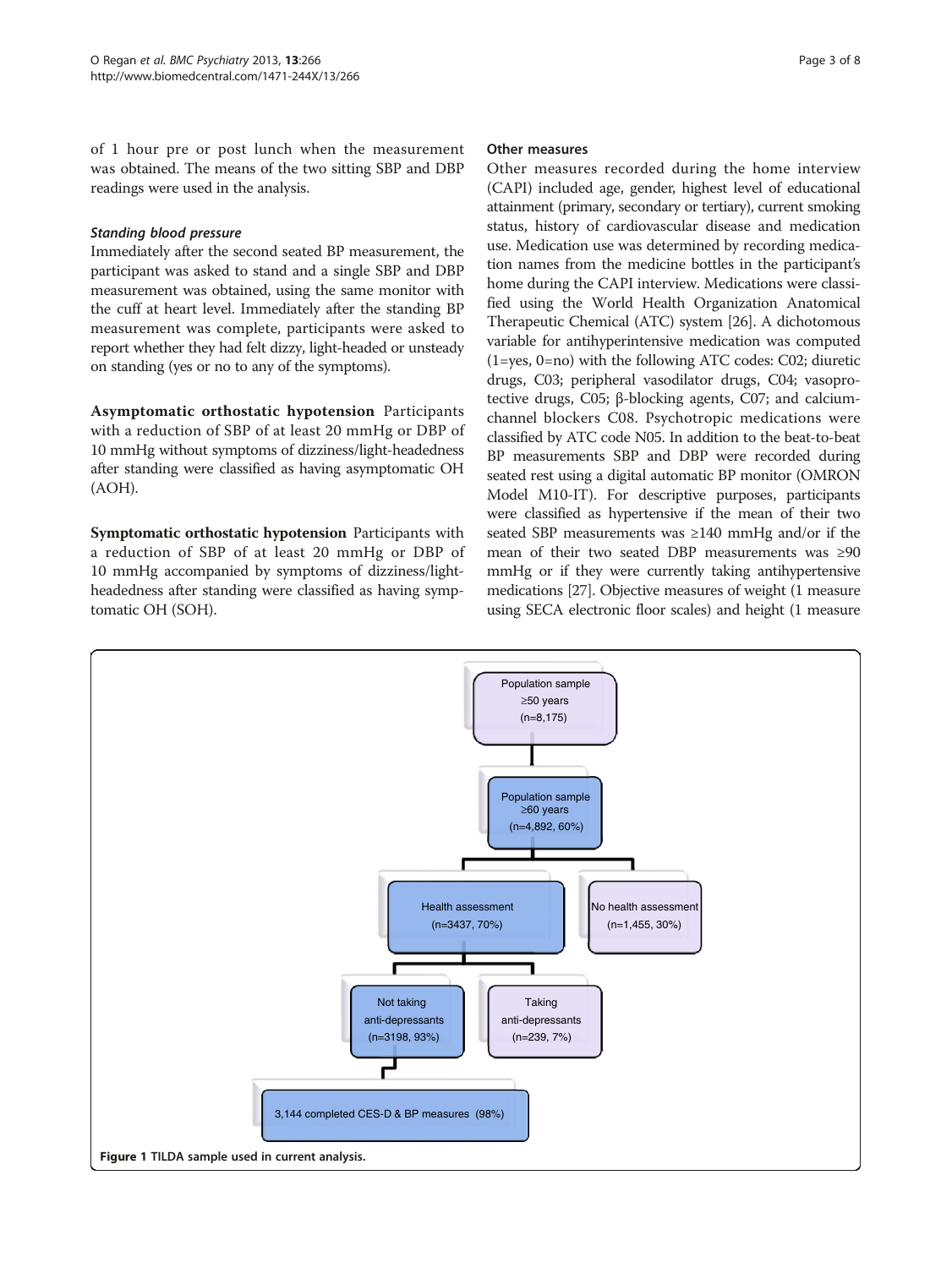using SECA 240 wall mounted measuring rod) were used to calculate body mass index (BMI). Total cholesterol was determined from a venous blood sample.

### Statistical analysis

Only participants who completed a health assessment were eligible for inclusion. Statistical analysis was performed using SPSS version 20. Distribution of continuous variables was assessed using Q-Q plots and histograms. Normally distributed variables were described as means and standard errors (SE), and were compared using independent t-tests and categorical variables were compared using Chi-squared tests. AOH and SOH and were analysed separately a priori.

Multivariate linear regression analysis was used to assess the relationship between OH and depression with adjustment for potential confounders including age, sex, education level, MMSE, history of cardiovascular disease (angina, stroke, TIA, myocardial infarction), total cholesterol, smoking (0=non/previous smoker, 1=current smoker), BMI, SBP and DBP values, antihypertensive and psychotropic medications as covariates. Unstandardised regression coefficients, 95% confidence intervals and significance levels are presented here. Differences with p<0.05 (two-tailed) were considered statistically significant. Sensitivity analysis was conducted to explore the impact of including participants on antidepressant medications. Data was weighted with respect to age, sex and education to the Quarterly National Household Survey (2010) and further weighted to account for those who did not attend for a health assessment (see TILDA wave 1 report for further information on the calculation of weights, [\[www.tilda.ie](http://www.tilda.ie)]).

# Results

# Characteristics of the sample

At baseline 8,175 participants were recruited to the TILDA study and the household response rate was 62%. 4,892 individuals were aged 60 and over and 3,437 of these completed a health assessment. The study population used in this analysis is depicted in Figure [1](#page-2-0). In total 3,144 participants were eligible for the current analyses. Of these, 52% were female with a mean age of 70.0, (SE .01, range 60–98).

Table 1 shows demographic and clinical characteristics of participants by orthostatic blood pressure group. 8% (n=240) of participants in our study had OH and 9% (n= 20) of these reported symptoms of dizziness, light-

|  | Table 1 Demographic and clinical characteristics overall and by OH group |  |  |  |  |
|--|--------------------------------------------------------------------------|--|--|--|--|
|--|--------------------------------------------------------------------------|--|--|--|--|

|                                              |      | Overall    |              | No OH    |      | OН        |                      |         |
|----------------------------------------------|------|------------|--------------|----------|------|-----------|----------------------|---------|
|                                              |      | $N = 3144$ |              | N=2904   |      | $N = 240$ | P-value <sup>h</sup> |         |
| Age mean (SE)                                | 69.3 | (.18)      | 69.1         | (.17)    | 71.6 | (.59)     | $t = -4.29$          | < 0.001 |
| <b>Female sex</b> $n$ (%)                    | 1650 | 52.0       | 1506         | 51.2     | 144  | 61.8      | $X^{2=}$ 5.89        | 0.01    |
| Education: n (%)                             |      |            |              |          |      |           |                      |         |
| Primary                                      | 1075 | 44.0       | 988          | 43.6     | 87   | 49.2      | $X^2 = .489$         | 0.48    |
| Secondary                                    | 1141 | 38.3       | 1062         | 38.6     | 79   | 33.5      | $X^2$ = 1.29         | 0.26    |
| Tertiary                                     | 926  | 17.7       | 852          | 17.7     | 74   | 17.4      | $X^2 = .232$         | 0.65    |
| <b>Current smoker</b> n (%)                  | 393  | 13.2       | 360          | 13.1     | 33   | 14.4      | $X^2 = .371$         | 0.54    |
| <b>Hypertension</b> <sup>a</sup> n $(\%)$    | 1830 | 59.5       | 1667         | 58.7     | 163  | 69.4      | $X^2$ = 10.5         | 0.002   |
| Antihypertensive medications $n$ (%)         | 1466 | 47.3       | 1324         | 46.7     | 122  | 54.3      | $X^2 = 3.14$         | 0.08    |
| <b>Psychotropic medication</b> n (%)         | 193  | 6.1        | 181          | 6.2      | 12   | 5.0       | $X^2 = 585$          | 0.44    |
| History cardiovascular disease $h \cap (\%)$ | 389  | 13.1       | 368          | 13.4     | 21   | 9.6       | $X^2 = 3.14$         | 0.08    |
| Diabetes n (%)                               | 270  | 8.8        | 249          | 8.7      | 21   | 9.5       | $X^{2} = .009$       | 0.90    |
| <b>Anxiety<sup>c</sup></b> n $(\%)$          | 150  | 5.7        | 138          | 5.6      | 12   | 5.9       | $X^2 = .036$         | 0.87    |
| Orthostatic symptoms <sup>d</sup> $n$ (%)    | 20   | 8.5        | $\mathbf{0}$ | $\Omega$ | 20   | 8.5       | $X^2 = 243$          | < 0.001 |
| High cholesterol <sup>e</sup> mean (SE)      | 4.95 | (.02)      | 4.95         | (.07)    | 4.99 | (.07)     | $t = -.627$          | 0.53    |
| <b>BMIf</b> mean (SE)                        | 27.7 | (.05)      | 28.7         | (.09)    | 27.8 | (.19)     | $t = 2.35$           | 0.01    |
| <b>MMSE<sup>9</sup></b> mean (SE)            | 27.3 | (.19)      | 28.0         | (.19)    | 27.2 | (.88)     | $t = 2.12$           | 0.04    |

a<br>Amean of 2 seated systolic blood pressures is ≥140 mmHg and/or mean of 2 seated diastolic blood pressures is ≥90 mmHg or currently taking antihypertensive medications.

**E**Hospital Anxiety and Depression Scale ≥ 11 (range 0–21).

symptoms of dizziness, lightheaded or unsteadiness on standing.

e measure obtained from venous sample.

**g**Mini Mental State Examination (range 0–30).<br>**h**comparison of no OH and OH group based.

**h** comparison of no OH and OH group based on t-test for continuous variables and  $X^2$  for categorical variables.

b history of angina, stroke or myocardial infarction.

f Body Mass Index.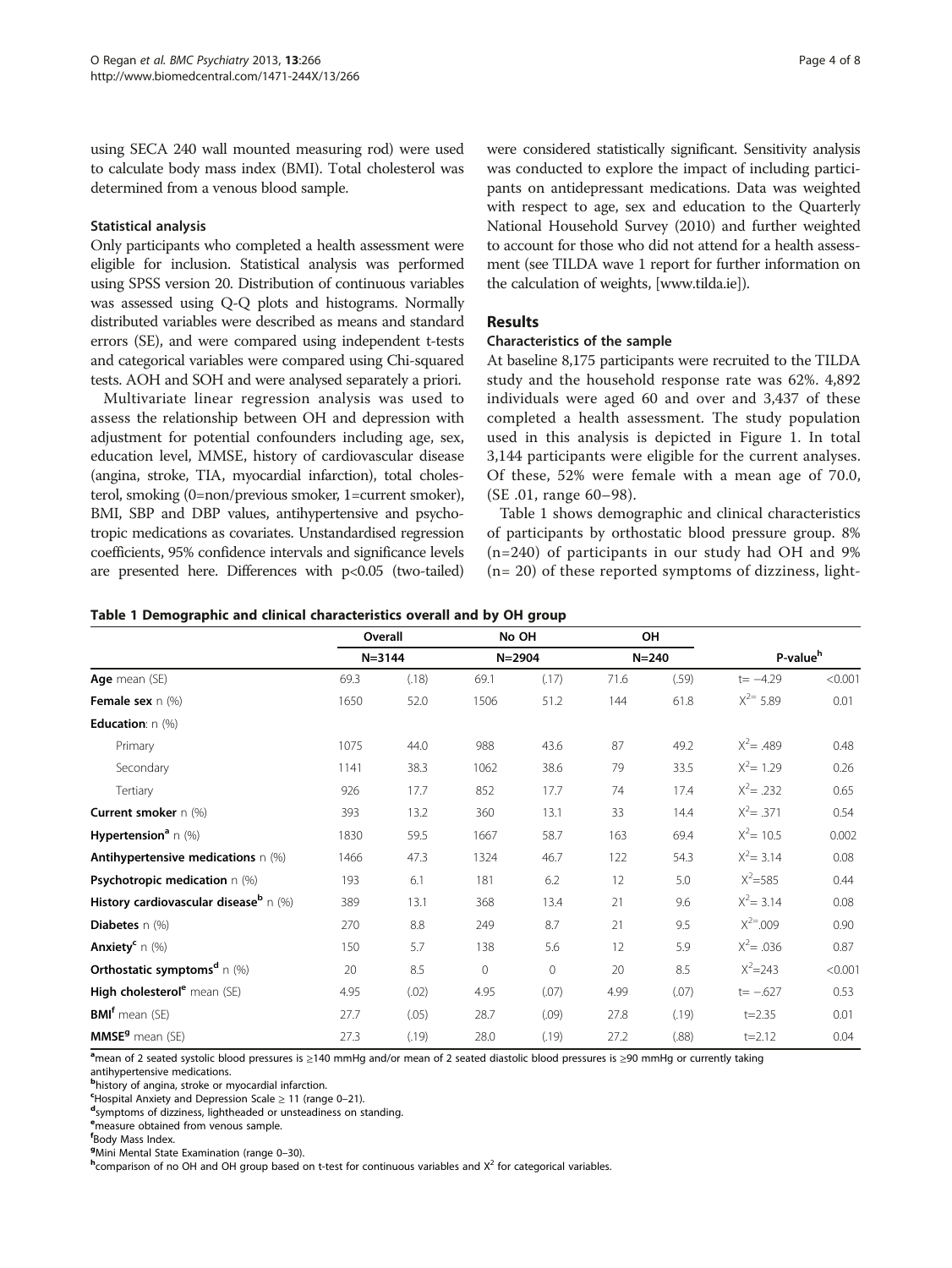headedness or unsteadiness on standing. Symptoms were only reported by people who were classified with OH. Participants with OH were more likely to be female (p=0.01), had significantly more hypertension (p<0.001), lower BMI  $(p=0.01)$  and a lower MMSE score  $(p=0.04)$ .

#### OH and depression

Table 2 shows BP measurements in participants with AOH and symptomatic SOH. Participants with SOH had greater drops in SBP and DBP compared to participants with AOH (see Figure 2). Figure [3](#page-5-0) shows mean CES-D score by OH group. Participants with SOH had the highest mean CES-D score (mean 8.6, SE 1.6) when compared to participants with AOH (mean 5.6, SE .48) and participants without OH (mean 5.2, SE .14). In multivariate linear regression analysis adjusted for sociodemographic and clinical characteristics, SOH was associated with higher levels of depressive symptoms (see Table [3](#page-5-0)). Mean CES-D score was on average 3 points higher in participants with SOH compared to participants without OH. AOH was not associated with significantly higher CES-D scores. Sensitivity analysis including participants on antidepressants attenuated but did not eliminate the significant association between SOH and depression (unstandardised B coefficient = 1.4, 95% CI .11-3.9). The sensitivity model included all covariates from model 3 and additionally controlled for antidepressant use.

#### **Discussion**

In this study, we found evidence of a relationship between orthostatic hypotension and depression in participants with OH who reported symptoms of hypoperfusion on standing. Emerging evidence suggests that hypoperfusion may be an important factor in the development of late-life vascular depression [[4\]](#page-6-0). OH can lead to cerebral auto-dysregulation [[28](#page-7-0)] which can impair cerebral blood flow (CBF) [[29](#page-7-0)]. Perfusion deficits do not need to cause ischemia in order to influence brain function. Mild CBF reduction impairs protein synthesis [\[30\]](#page-7-0) that is crucial for cognitive and

| Table 2 Blood pressure parameters by OH group |  |  |  |  |  |
|-----------------------------------------------|--|--|--|--|--|
|-----------------------------------------------|--|--|--|--|--|



affective processing while greater CBF reduction in the context of autoregulatory deficits may cause ischemic injury and WMHs [[4\]](#page-6-0). Previous results linking OH and depression have been observed among clinical samples [[11](#page-6-0)[,19,20](#page-7-0)] where cases of OH and depression are respectively more prevalent and severe. Our findings suggest that in a representative sample of community dwelling older adults, the relationship is limited to those with more severe OH; since the association is dependent on the presence of symptoms of hypoperfusion.

9% of participants with OH reported symptoms of dizziness/light-headedness on standing. Cerebral autoregulation (CA) explains why OH does not produce symptoms in all adults. Under normal physiologic conditions, changes in mean arterial BP between 60 and 160 mmHg produce little or no change in CBF. Beyond these limits, a sudden decrease in CBF occurs at the lower limit of autoregulation and likely manifests as orthostatic symptoms

|                                  | <b>Asymptomatic OH</b> |       | Symptomatic OH |           |                        |
|----------------------------------|------------------------|-------|----------------|-----------|------------------------|
|                                  | $N = 220$              |       | $N=20$         |           |                        |
|                                  | Mean                   | SE    | Mean           | <b>SE</b> | t-test                 |
| Seated systolic BP <sup>a</sup>  | 150.8                  | (1.4) | 146.8          | (4.1)     | $t = .996$ $p = 0.320$ |
| Seated diastolic BP <sup>a</sup> | 86.8                   | (.80) | 87.4           | (2.8)     | $t=-.073$ p=.942       |
| <b>Standing systolic BP</b>      | 129.5                  | (1.5) | 121.1          | (4.0)     | $t=-1.87$ p=.062       |
| <b>Standing diastolic BP</b>     | 79.50                  | (.85) | 77.15          | (2.1)     | $t=-1.53$ p=.127       |
| Mean change in SBP <sup>b</sup>  | $-21.30$               | (78)  | $-25.65$       | (23)      | $t=-1.75$ p=.080       |
| Mean change in DBP <sup>c</sup>  | $-7.30$                | (.63) | $-10.25$       | (.14)     | $t=-1.89$ p=.050       |

<sup>a</sup>average of 2 readings.

b<sub>mean</sub> of 2 seated SBP readings subtracted from 1 standing SBP reading.

<sup>c</sup>mean of 2 seated DBP readings subtracted from 1 standing DBP reading.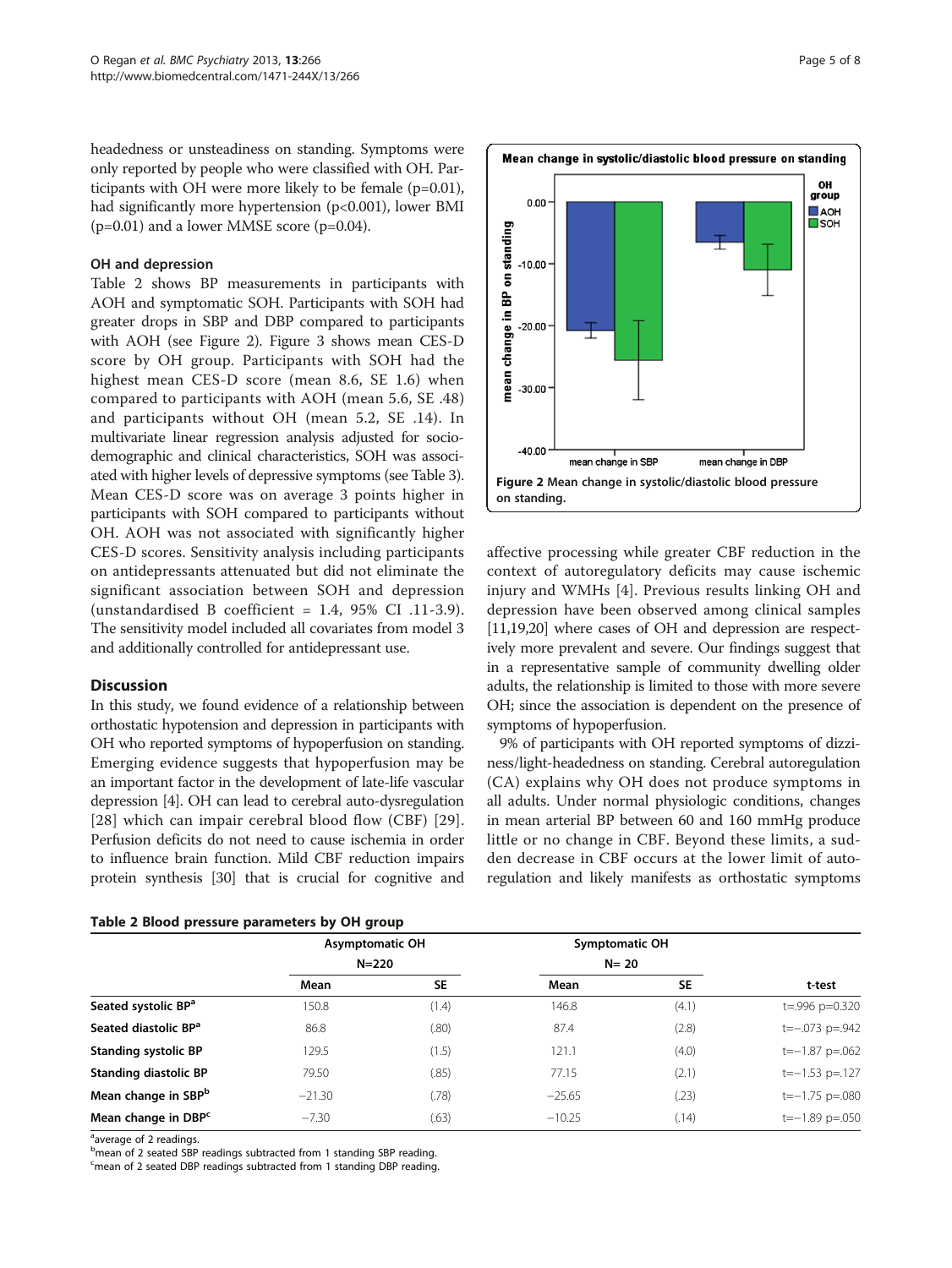<span id="page-5-0"></span>

[[29](#page-7-0)]. In patients with OH, severe autoregulatory failure is believed to occur in approximately one in four patients and cerebral hypoperfusion occurs in response to relatively small changes in BP [[29\]](#page-7-0). Participants in our study with symptomatic OH may have impaired CA and more extreme changes in CBF resulting in orthostatic symptoms. In contrast, those with asymptomatic OH may have better preserved autoregulation centrally and therefore no symptoms of hypoperfusion from reduced CBF, despite clinically significant drops in BP during standing. While a causal relationship between WMH and cerebral hypoperfusion induced by OH has yet to be established, both animal models and human studies suggest that this exists [\[31,32](#page-7-0)] and future waves of TILDA will investigate if OH at baseline predicts depression at follow up.

The prevalence of hypertension was higher in participants with OH which could have confounded results since hypertension is a known risk factor for OH [\[33](#page-7-0)] and WMHs [\[34](#page-7-0)]. However, hypertension was not associated with increased CES-D score in univariate analysis and the addition of systolic and diastolic BP levels to the model only slightly attenuated the association between SOH and depression. The use of antihypertensive medication was also somewhat higher in the OH group; however, the relationship between SOH and depression also persisted even after adjusting for these medications in the final model. In healthy community-dwelling adults such as our participants these drugs are associated with only low rates of orthostatic hypotension [[11,](#page-6-0)[35](#page-7-0)] making them unlikely to have influenced our findings.

Participants currently taking antidepressants were excluded from our analysis. There is no simple way to 'adjust' for anti-depressant use in our baseline data since the model we are trying to estimate is essentially cyclical (i.e. our hypothesis is that OH causes depression, but we know depression results in anti-depressant use and anti-depressant use can cause OH).

7% of our target population were currently taking antidepressants (see Figure [1\)](#page-2-0). Sensitivity analysis including participants on antidepressants (and controlling for antidepressants in the model) attenuated but did not eliminate the significant association between SOH and depression and overlapping confidences intervals between estimates derived from the sample with antidepressant users, and without them, suggests no significant difference between estimates .

The STST is commonly used in everyday clinical practice, however it is believed to have inferior sensitivity for detecting OH compared to other orthostatic stress tests (Active Stand Test or the Head-Up Tilt-Table Test) [\[36](#page-7-0)]. Automated BP machines can take 25–40 seconds to record a measurement. We therefore expect that our findings underestimate the prevalence of OH (compared with prevalence rates estimated from phasic BP measurement) and potentially any associations uncovered; given that in some participants BP may have recovered before the recording was completed. Interestingly, orthostatic symptoms were only reported by participants with OH which would suggest that the STST has good sensitivity for detecting those with severe OH. Previous studies linking OH and depression have utilised continuous, beat-to-beat BP monitoring to measure OH in patients with MD at centre based assessments. Home respondents are known to differ markedly from the centre based attendees and in a TILDA pilot study we showed that participants who selected a home assessment had poorer physical health with higher levels depressive symptomology [[37\]](#page-7-0). The STST is easily administered in an individual's home therefore it maximised the participation of older participants in

|  | Table 3 Linear regression analysis examining the effect of OH on CES-D score |  |  |  |  |
|--|------------------------------------------------------------------------------|--|--|--|--|
|  |                                                                              |  |  |  |  |

|                              | Model 1 <sup>b</sup>        |             |      | Model 2 <sup>c</sup> |               |       | Model 3 <sup>d</sup> |               |      |
|------------------------------|-----------------------------|-------------|------|----------------------|---------------|-------|----------------------|---------------|------|
|                              | B coeff <sup>e</sup> 95% CI |             |      | B coeff 95% CI       |               |       | B coeff 95% CI       |               |      |
| Asymptomatic OH <sup>d</sup> | 0.333                       | $-499-1.16$ | 0.40 | 0.199                | $-624-1.02$   | 0.635 | 0.162                | $-681 - 1.00$ | 0.70 |
| Symptomatic OH <sup>a</sup>  | 2.83                        | 173-5.48    | 0.03 |                      | $.091 - 5.33$ | 0.042 | 2.24                 | $.301 - 4.79$ | 0.05 |

<sup>a</sup>comparsion group is participants without OH (coefficient for AOH and SOH modeled concurrently).

<sup>b</sup>univariate analysis.

<sup>c</sup>adjusted for age, sex, education.

<sup>d</sup>adjusted for age, sex, education, MMSE, History CVD, blood cholesterol, smoking, BMI, heart.

e unstandardised B coefficient.

and psychotropic medications, seated systolic BP and seated diastolic BP.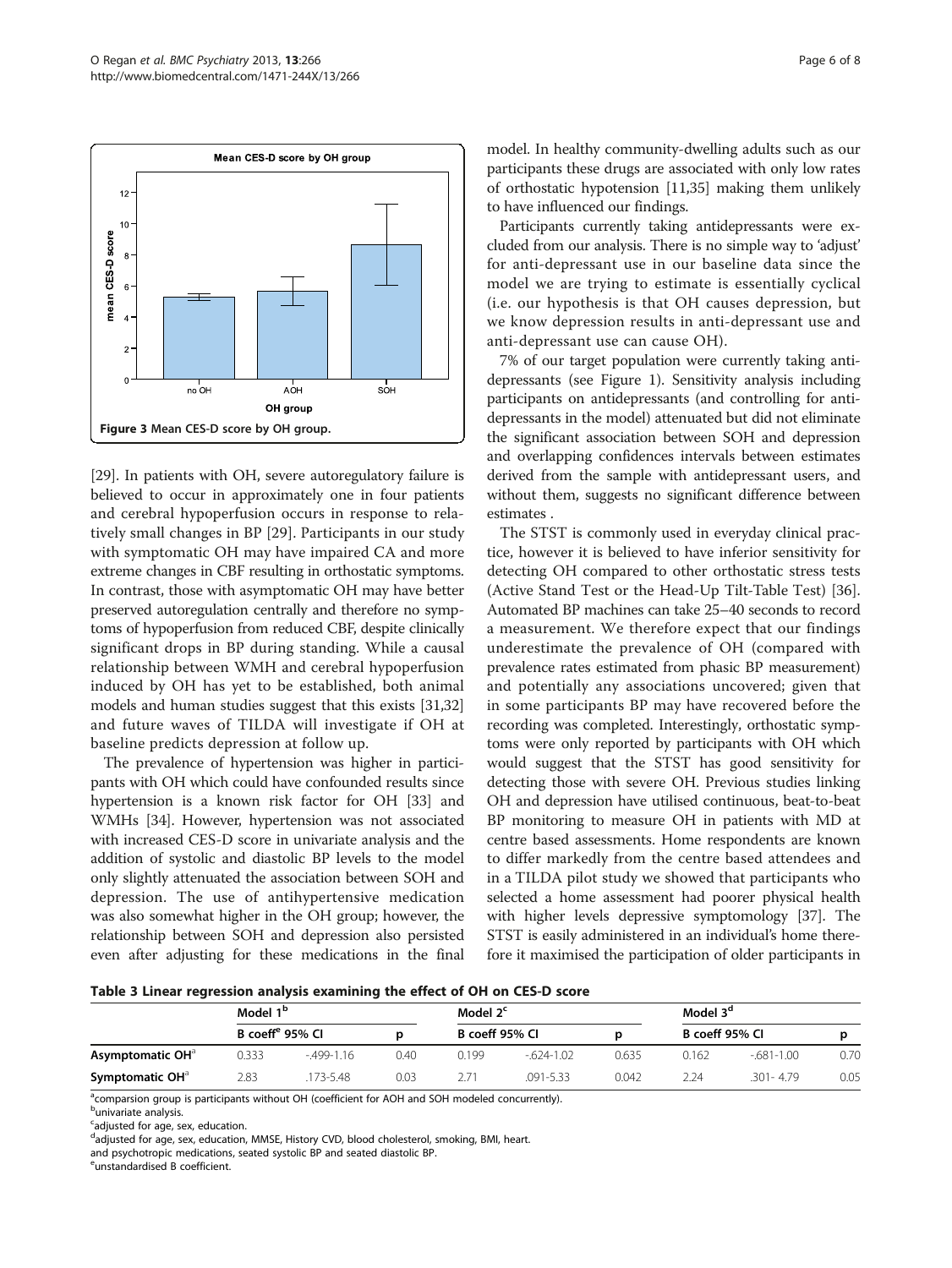<span id="page-6-0"></span>our study and was effective for identifying the association between symptomatic OH and depression.

The main strengths of this study are the large population representative sample and comprehensive health assessment. Limitations are that the data was analysed crosssectionally so we cannot make any direct inferences about temporality. Although many relevant risk factors were assessed and statistically controlled for in the analysis, the possibility of residual confounding exists. In particular psychotrophic medications are captured by a single variable which could pool agents that cause OH with those that do not. Depression was not formally diagnosed in our study although the CES-D instrument is a well validated measure of depressive symptomatology [[22,23](#page-7-0)]. The prevalence of MD in community samples of older adults ranges from 1-5%, with the majority of studies reporting prevalence in the lower end of the range [[38](#page-7-0)-[41\]](#page-7-0). It is therefore likely that the CES-D overestimated the prevalence of MD and our measure of depression represents both major and subthreshold depression. Another limitation is that our primary conclusions were drawn from the SOH group which only included 20 individuals; the potential for spurious findings therefore exists. It must also be acknowledged that in some participant's vestibular dizziness rather than hypotension could have caused the symptoms of dizziness although in our study all participants who reported symptoms had a clinically significant drop in blood pressure. Moreover, dizziness may also be a feature of anxiety which is highly co-morbid with depression in this age group [\[42\]](#page-7-0).

#### Conclusion

In summary, we have identified an association between symptomatic OH and depression in a large communitybased sample of older adults. Symptomatic orthostatic hypotension may be an important, but not widely recognised, risk factor for late-life depression which needs to be considered in studies examining the relationship between vascular disease and depression. Clinically, our results are important as they show that the relationship between SOH and depression is not limited to clinical samples but extends to the general population and potentially individuals with subthreshold depression. Clearly longitudinal studies are required to clarify the direction of this association.

#### Competing interests

None of the authors have any financial or non-financial competing interests to disclose.

#### Authors' contributions

All authors were involved in the conception and design, analysis and interpretation of data. COR drafted the article and PK HC BL and RAK revised and edited the manuscript. GS provided statistical input. All authors gave final approval of the version to be published.

#### Acknowledgements

The authors would like to acknowledge the contribution of the participants in the study, members of the TILDA research team, study nurses and administrators.

Funding for the TILDA study is provided by The Atlantic Philanthropies, Irish Life plc and the Irish Government.

#### Author details

<sup>1</sup>The Irish Longitudinal Study on Ageing (TILDA), Department of Medical Gerontology, Trinity College, Dublin, Ireland. <sup>2</sup>Department of Epidemiology and Public Health, University College Cork, Cork, Ireland. <sup>3</sup>Department of Psychiatry, Trinity College, Dublin, Ireland.

#### Received: 11 March 2013 Accepted: 10 October 2013 Published: 18 October 2013

#### References

- Djernes JK: Prevalence and predictors of depression in populations of elderly: a review. Acta Psychiatr Scand 2006, 113(5):372–387.
- 2. Alexopoulos GS, Meyers BS, Young RC, Campbell S, Silbersweig D, Charlson M: 'Vascular depression' hypothesis. Arch Gen Psychiatry 1997, 54(10):915–922.
- 3. Krishnan KR, Hays JC, Blazer DG: MRI-defined vascular depression. Am J Psych 1997, 154(4):497–501.
- Taylor WD, Aizenstein HJ, Alexopoulos GS: The vascular depression hypothesis: mechanisms linking vascular disease with depression. Mol Psychiatry 2013 Sep, 18(9):963–974.
- Moody DM, Bell MA, Challa VR: Features of the cerebral vascular pattern that predict vulnerability to perfusion or oxygenation deficiency: an anatomic study. AJNR Am j neuroradiol 1990, 11(3):431–439.
- 6. O'Brien JT, Firbank MJ, Krishnan MS, van Straaten EC, van der Flier WM, Petrovic K, et al: White matter hyperintensities rather than lacunar infarcts are associated with depressive symptoms in older people: the LADIS study. Am J Geriatr Psychiatry: official journal of the American Association for Geriatric Psychiatry 2006, 14(10):834–841.
- 7. Teodorczuk A, O'Brien JT, Firbank MJ, Pantoni L, Poggesi A, Erkinjuntti T, et al: White matter changes and late-life depressive symptoms: longitudinal study. Br J Psychiatr: the journal of mental science. 2007, 191:212-217.
- 8. Steffens DC, Krishnan KR, Crump C, Burke GL: Cerebrovascular disease and evolution of depressive symptoms in the cardiovascular health study. Stroke; a journal of cerebral circulation 2002, 33(6):1636–1644.
- 9. Thomas AJ, O'Brien JT, Davis S, Ballard C, Barber R, Kalaria RN, et al: Ischemic basis for deep white matter hyperintensities in major depression: a neuropathological study. Arch Gen Psychiatr 2002, 59(9):785–792.
- 10. Pantoni L, Garcia JH: Pathogenesis of leukoaraiosis: a review. Stroke 1997, 28(3):652–659.
- 11. Colloby SJ, Vasudev A, O'Brien JT, Firbank MJ, Parry SW, Thomas AJ: Relationship of orthostatic blood pressure to white matter hyperintensities and subcortical volumes in late-life depression. Br J Psychiatry: the journal of mental science 2011, 199(5):404–410.
- 12. Smith JJ, Porth CM, Erickson M: Hemodynamic response to the upright posture. J Clin Pharmacol 1994, 34(5):375–386.
- 13. Gupta V, Lipsitz LA: Orthostatic hypotension in the elderly: diagnosis and treatment. Am J Med 2007, 120(10):841–847.
- 14. Naschitz JE, Rosner I: Orthostatic hypotension: framework of the syndrome. Postgrad med j 2007, 83(983):568–574.
- 15. Eigenbrodt ML, Rose KM, Couper DJ, Arnett DK, Smith R, Jones D: Orthostatic hypotension as a risk factor for stroke: the atherosclerosis risk in communities (ARIC) study, 1987–1996. Stroke; a journal of cerebral circulation 2000, 31(10):2307–2313.
- 16. Masaki KH, Schatz IJ, Burchfiel CM, Sharp DS, Chiu D, Foley D, et al: Orthostatic hypotension predicts mortality in elderly men: the Honolulu Heart Program. Circulation 1998, 98(21):2290–2295.
- 17. Kaufmann H: Consensus statement on the definition of orthostatic hypotension, pure autonomic failure and multiple system atrophy. Clin auton res: official journal of the Clinical Autonomic Research Society 1996 Apr, 6(2):125–126.
- 18. Freeman R, Wieling W, Axelrod FB, Benditt DG, Benarroch E, Biaggioni I, et al: Consensus statement on the definition of orthostatic hypotension, neurally mediated syncope and the postural tachycardia syndrome. Clin Auton Res: official journal of the Clinical Autonomic Research Society 2011, 21(2):69–72.